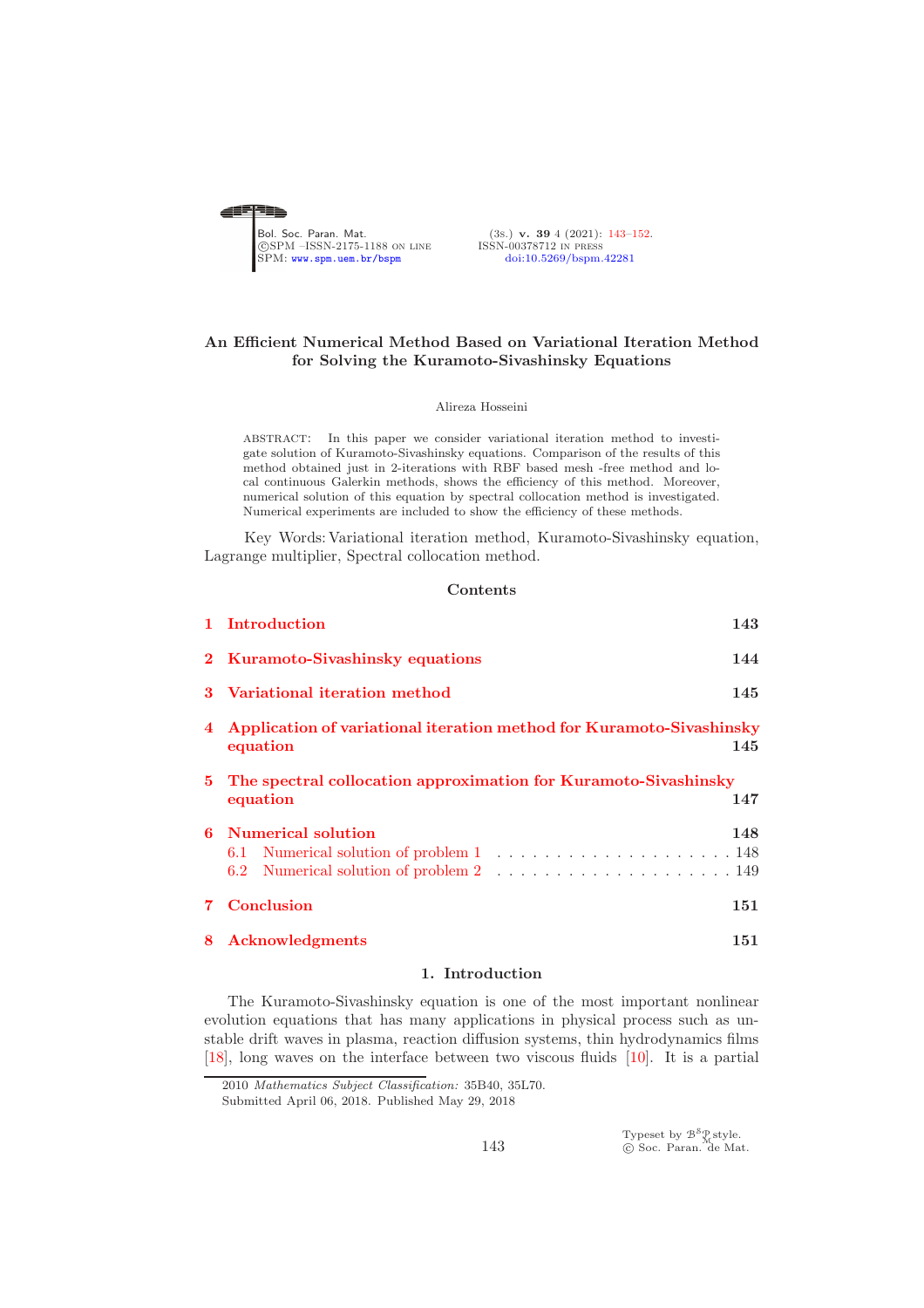differential equation which exhibits chaotic behavior and has a solution like traveling waves which moves without change of shape over a finite spatial domain (see [\[11\]](#page-8-5) and [\[15\]](#page-8-6)). Several authors have investigated numerical solutions of Kuramoto-Sivashinsky (see [\[13\]](#page-8-7) and [\[14\]](#page-8-8)). Traveling wave solutions of this equation have been studied by Hooper, Grimshaw and Yang [\[9\]](#page-8-9). Moreover, Akrivis and Smyrlis studied implicit-explicit BDF methods for Kuramoto-Sivashinsky equation [\[1\]](#page-8-10); Uddin, Haq and Siraj-ul-Islam used RBF based mesh-free method for numerical solution of Kuramoto-Sivashinsky equation [\[19\]](#page-8-11); Lai and Ma used Lattice Boltzmann method [\[12\]](#page-8-12); Xu, Shu present Local discontinuous Galerkin method for solving this equation [\[20\]](#page-9-0). In this work we discuss variational iteration method for solving Kuramoto-Sivashinsky equation. The variational iteration method was first proposed by He ( [\[5\]](#page-8-13)- [\[8\]](#page-8-14)). The main advantage of this method is that it can be applied directly for all types of equations such as autonomous ordinary differential equations [\[8\]](#page-8-14), non-linear wave equations [\[3\]](#page-8-15), circuit theory [\[4\]](#page-8-16), non-linear polycrystalline solids [\[2\]](#page-8-17). Moreover Rafei applied this method to approximate the solutions of the epidemic and the predator and prey models [\[17\]](#page-8-18). Momani, Abuasad and Odibat used variational iteration method for solving nonlinear boundary value problems [\[16\]](#page-8-19). The paper has been organized as follows. In section 2, Kuramoto-Sivashinsky equations are introduced. In section 3, we explain general variational iteration method. In section 4, Kuramoto-Sivashinsky equations are analyzed by using variational iteration method. Section 5 is related to the numerical solution of Kuramoto-Sivashinsky equations by spectral collocation method. Finally in the last section numerical examples are presented and comparison with some other methods are explained.

#### 2. Kuramoto-Sivashinsky equations

<span id="page-1-0"></span>There are two standard forms for the kuramoto-Sivashinsky equation. The first form is

$$
v_t + \frac{1}{2}(v_x)^2 = -v_{xx} - v_{xxxx}.
$$
 (2.1)

Initial condition for this equation is L-periodic initial condition with  $L > 0$ . Another kind of Kuramoto-Sivashinsky equation is as follows:

$$
u_t + uu_x - u_{xx} + u_{xxxx} = 0 \t\t(2.2)
$$

The initial condition for this equation is:

$$
\int_0^L u(x,0)dx = 0.
$$

In some sense, the Kuramoto-Sivashinsky equation is similar to Burgers equation, however, because of presence of second and fourth order derivatives, this equation has more complicated behavior. The sign of second derivative term is such that it operate as an energy source. The nonlinear part of the equation  $uu_x$  transfers energy between low to high level wave numbers.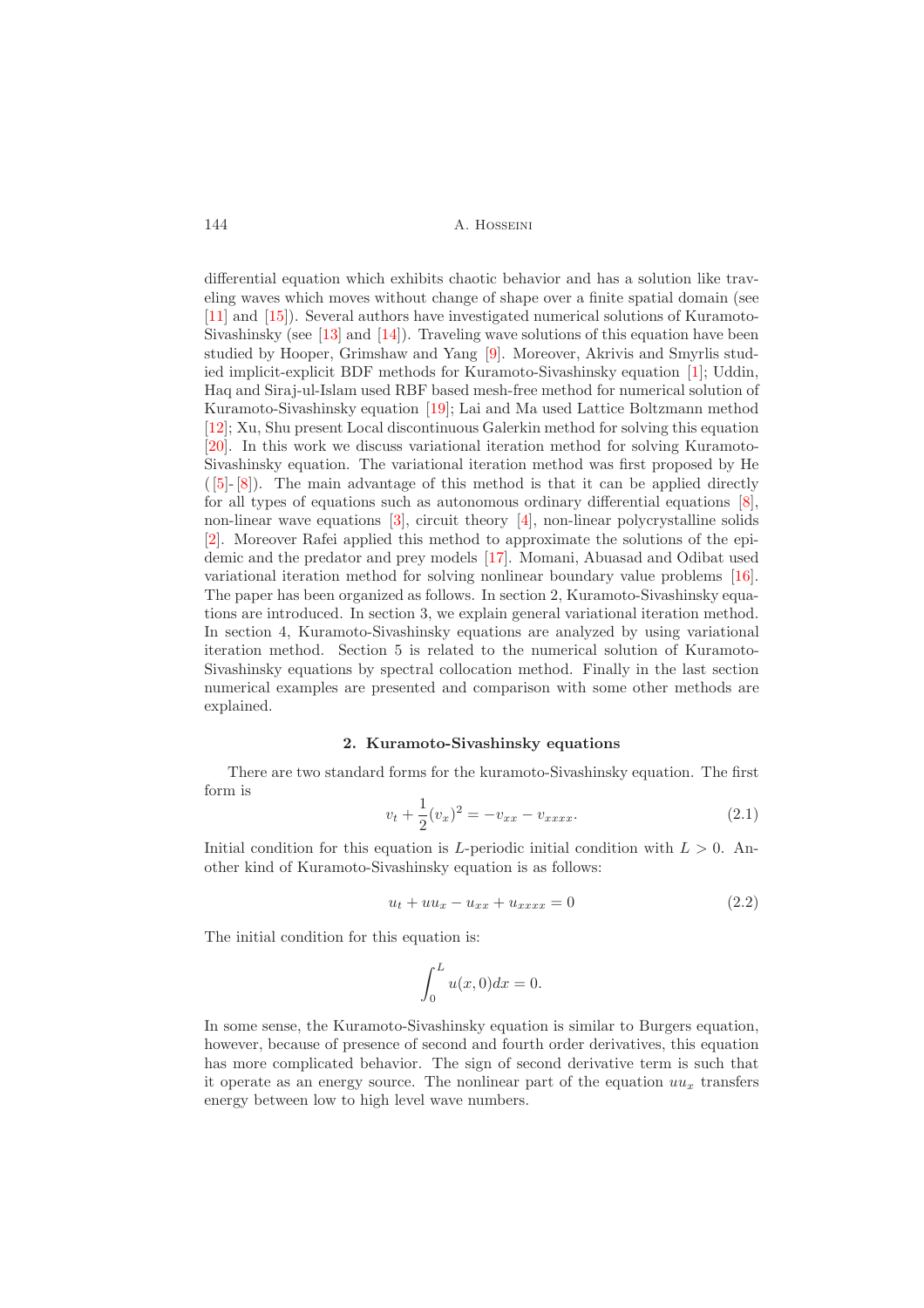<span id="page-2-0"></span>An Efficient Numerical Method for Kuramoto-Sivashinsky Equations 145

### 3. Variational iteration method

Basic concept of variational iteration method is as follows. We consider the following general differential equation

$$
Lu + Nu = g(x),\tag{3.1}
$$

where L is a linear operator, N is a nonlinear operator and  $g(x)$  is a known analytic function. According to variational iteration method  $([5]-[8])$ , we can construct a correct functional as follows:

$$
u_{n+1}(x) = u_n(x) + \int_o^x \lambda [Lu_n(\tau) + N\widehat{u_n}(\tau) - g(\tau)]d\tau,
$$
\n(3.2)

where  $\lambda$  is a general Lagrangian multiplier ([5]-[8]), which can be identified optimally via the variational theory and integration by parts. The subscript  $n$  denotes the *n*th-order approximation,  $\widehat{u_n}$  is considered as a restricted variation ([5]-[8]) so that its variation is zero,  $\delta u_n = 0$ , i.e.,  $\delta \widehat{u_n} = 0$ . It is required first to determine the Lagrangian multiplier optimally. Employing the restricted variation in equation (2.2) makes it easy to compute this multiplier. By using an initial function  $u_0$ , the approximations  $u_{n+1}, n \geq 0$  of the solution  $u(x, t)$  can be obtained via the calculated Lagrange multiplier and the exact solution can be obtained by

$$
u(x,t) = \lim_{n \to \infty} u_n.
$$

# 4. Application of variational iteration method for Kuramoto-Sivashinsky equation

<span id="page-2-1"></span>Problem 1. Consider the following Kuramoto-Sivashinsky equation

<span id="page-2-2"></span>
$$
u_t + uu_x - u_{xx} + u_{xxxx} = 0,
$$
\n(4.1)

with initial condition

$$
u(x,0) = c + \frac{15}{19\sqrt{19}}[\tanh^3(k(x - x_0)) - 3\tanh(k(x - x_0))].
$$
 (4.2)

The exact solution of the above problem is given by

$$
u(x,t) = c + \frac{15}{19\sqrt{19}}[\tanh^3(k(x - ct - x_0)) - 3\tanh(k(x - ct - x_0))].
$$
 (4.3)

To solve this equation by variational iteration method, we construct a correction functional in  $x$ -direction as follows:

$$
u_{n+1}(x,t) = u_n(x,t) + \int_0^t \lambda \left[ \frac{\partial u_n}{\partial \tau} + u_n \overbrace{\frac{\partial u_n}{\partial x}}^{\widehat{\theta u_n}} - \overbrace{\frac{\partial^2 u_n}{\partial x^2}}^{\widehat{\theta u_n}} + \overbrace{\frac{\partial^4 u_n}{\partial x^4}}^{\widehat{\theta u_n}} \right] d\tau, \tag{4.4}
$$

$$
\delta u_{n+1}(x,t) = \delta u_n(x,t) + \delta \int_0^t \lambda \left[ \frac{\partial u_n}{\partial \tau} + \widehat{u_n \frac{\partial u_n}{\partial x}} - \widehat{\frac{\partial^2 u_n}{\partial x^2}} + \widehat{\frac{\partial^4 u_n}{\partial x^4}} \right] d\tau. \tag{4.5}
$$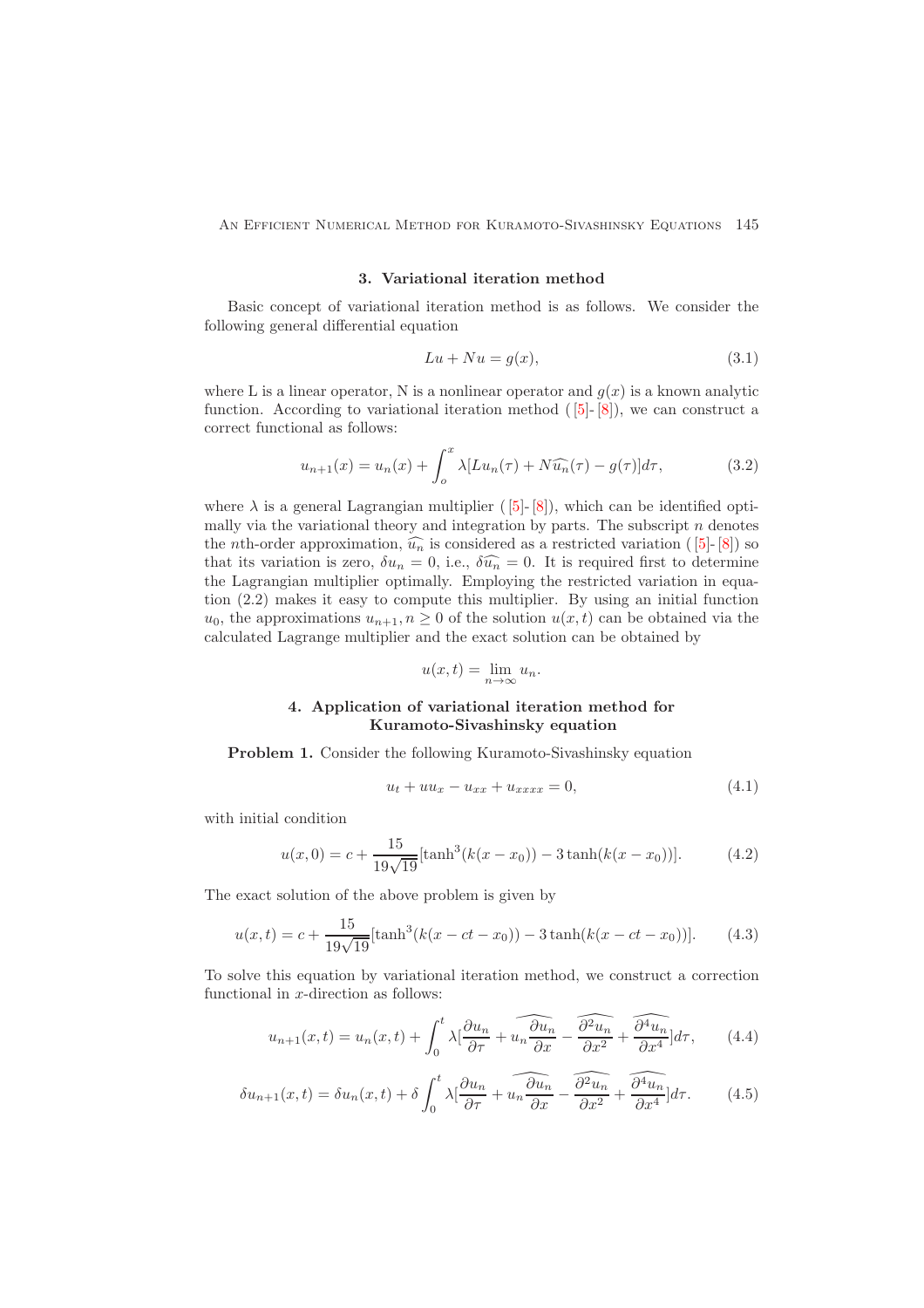Note that  $\delta \widehat{u_n} = 0$ . Calculus of variations and integration by parts give

$$
\delta u_{n+1}(x,t) = \delta u_n(x,t) + \lambda(\tau) \delta u_n(x,\tau)|_{\tau=t} - \int_0^t \delta u_n(x,\tau) \lambda'(\tau) d\tau = 0. \tag{4.6}
$$

This yields the stationary conditions:

$$
\delta u_n : \lambda'(\tau)|_{\tau=t} = 0,\tag{4.7}
$$

$$
\delta u_n : 1 + \lambda(\tau)|_{\tau=t} = 0,\tag{4.8}
$$

which give  $\lambda(\tau) = -1$ .

Thus, by inserting the Lagrange multiplier into (3.4) we obtain the following iteration formula in x-direction:

$$
u_{n+1}(x,t) = u_n(x,t) - \int_0^t \left[\frac{\partial u_n}{\partial \tau} + u_n \frac{\partial u_n}{\partial x} - \frac{\partial^2 u_n}{\partial x^2} + \frac{\partial^4 u_n}{\partial x^4}\right] d\tau,\tag{4.9}
$$

with

$$
u_0(x,t) = c + \frac{15}{19\sqrt{19}}[\tanh^3(k(x - x_0)) - 3\tanh(k(x - x_0))].
$$
 (4.10)

From above equalities we can obtain the rest of the components of the iteration formula.

Problem 2. Consider the following Kuramoto-Sivashinsky equation

<span id="page-3-0"></span>
$$
u_t + uu_x + u_{xx} + u_{xxxx} = 0, \t\t(4.11)
$$

with initial condition

$$
u(x,0) = c + \frac{15}{19} \sqrt{\frac{11}{19}} [11 \tanh^3(k(x - x_0)) - 9 \tanh(k(x - x_0))]. \tag{4.12}
$$

The exact solution of the above problem is given by

$$
u(x,t) = c + \frac{15}{19} \sqrt{\frac{11}{19}} [11 \tanh^3(k(x - ct - x_0)) - 9 \tanh(k(x - ct - x_0))]. \tag{4.13}
$$

To solve this equation by variational iteration method, in the same manner as above we have the following iteration formula:

$$
u_{n+1}(x,t) = u_n(x,t) - \int_0^t \left[\frac{\partial u_n}{\partial \tau} + u_n \frac{\partial u_n}{\partial x} + \frac{\partial^2 u_n}{\partial x^2} + \frac{\partial^4 u_n}{\partial x^4}\right] d\tau,\tag{4.14}
$$

with

$$
u_0(x,t) = c + \frac{15}{19} \sqrt{\frac{11}{19}} [11 \tanh^3(k(x - x_0)) - 9 \tanh(k(x - x_0))]. \tag{4.15}
$$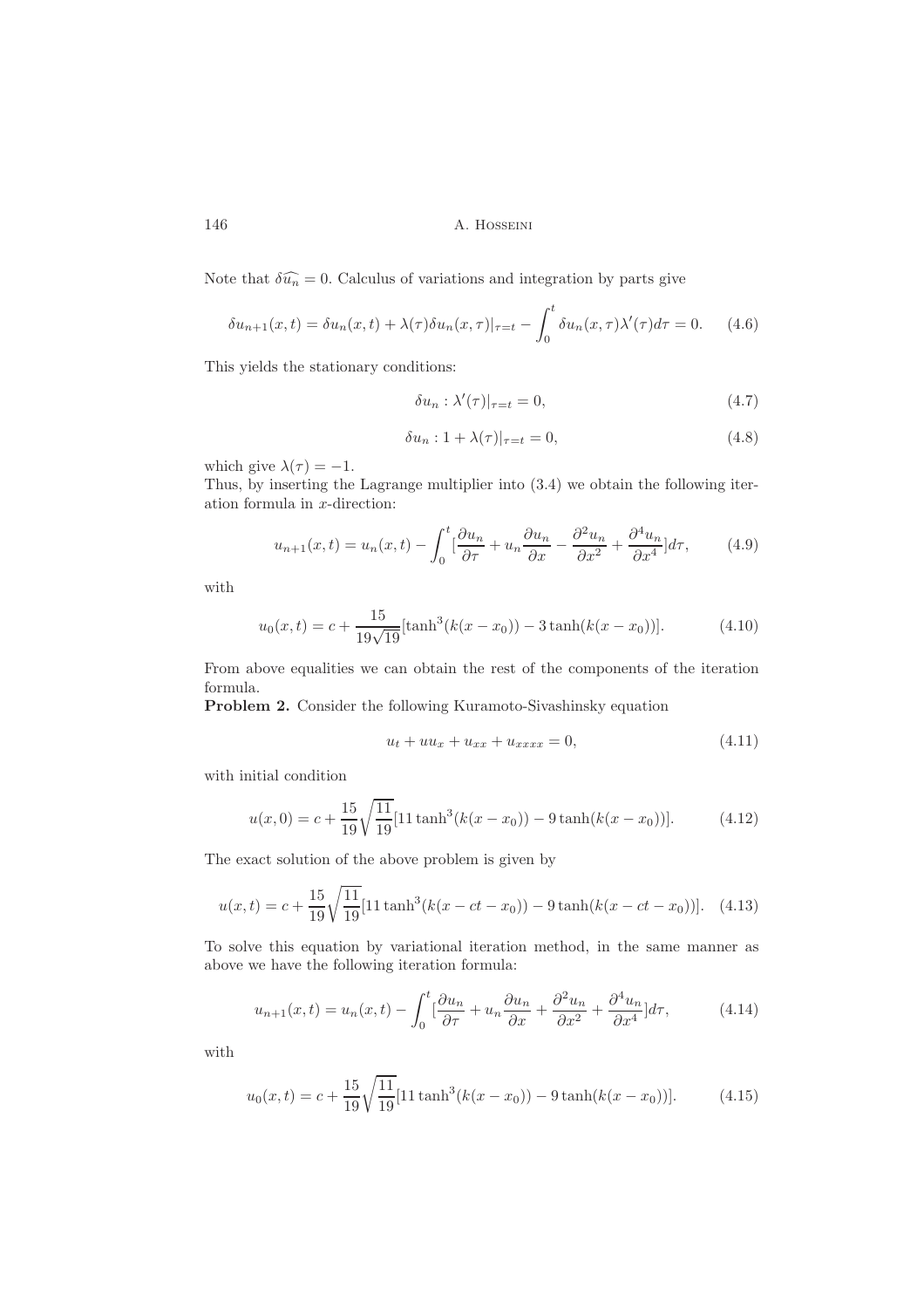# <span id="page-4-0"></span>5. The spectral collocation approximation for Kuramoto-Sivashinsky equation

One of the most important methods for numerical solution of partial differential equations, are spectral methods. They are a class of spatial discretization for differential equations. There are three kinds of these methods, Galerkin, collocation and tau. In this section we are interested in the application of spectral collocation method for numerical solution of Kuramoto-Sivashinsky equation. For this aim let  $e_k(x) = \sqrt{\frac{2}{\pi}} \sin(kx), k = 1, 2, ...,$  for  $x \in [0, \pi]$ , then by using  $N - 1$  basis functions  $e_k(x)$ ,  $k = 1, \dots, N - 1$  and the following interpolation points in the interval  $[0, \pi]$ :

$$
x_j = \frac{\pi j}{N} \quad (j = 1, ..., N - 1).
$$

we approximate a function  $f(x)$  by

<span id="page-4-1"></span>
$$
F_N(x) = \sum_{j=1}^{N-1} f(x_j) C_j(x).
$$
 (5.1)

where

$$
C_j(x) = \frac{2}{N} \sum_{m=1}^{N-1} \sin(mx_j) \sin(mx),
$$

which satisfy  $C_j(x_i) = \delta_{ij}, i, j = 1, ..., N - 1$ . For approximating the derivatives of  $f(x)$  at the collocation points  $x_j$ ,  $j = 1, ..., N-1$ , by differentiating [\(5.1\)](#page-4-1) we obtain

$$
\frac{d^k F_N(x)}{dx^k} = \sum_{j=1}^{N-1} f(x_j) \frac{d^k}{dx^k} C_j(x),
$$

so that

$$
\frac{d^k F_N(x_i)}{dx^k} = \sum_{j=1}^{N-1} f(x_j)(D_k)_{i,j}, \ i = 1, ..., N-1,
$$
  

$$
(D_k)_{i,j} = \frac{d^k}{dx^k} C_j(x_i), \ i, j = 1, ..., N-1,
$$

where

$$
(D_1)_{ij} = \begin{cases} -0.5 \cot(x_j), & i = j, \\ \frac{(-1)^{i+j+1} \sin(x_j)}{\cos(x_i) - \cos(x_j)}, & \text{otherwise.} \end{cases}
$$

and  $D_2 = D'D_1$ , where

$$
(D')_{ij} = \begin{cases} 0.5 \cot(x_j), & i = j \\ \frac{(-1)^{j+1} \sin(x_i) \cos(Nx_i)}{\left[\cos(x_i) - \cos(x_j)\right]}, & \text{otherwise.} \end{cases}
$$

Now we describe the numerical solution of the Kuramoto-Sivashinsky equation by using the spectral collocation method for spatial discretization and the implicit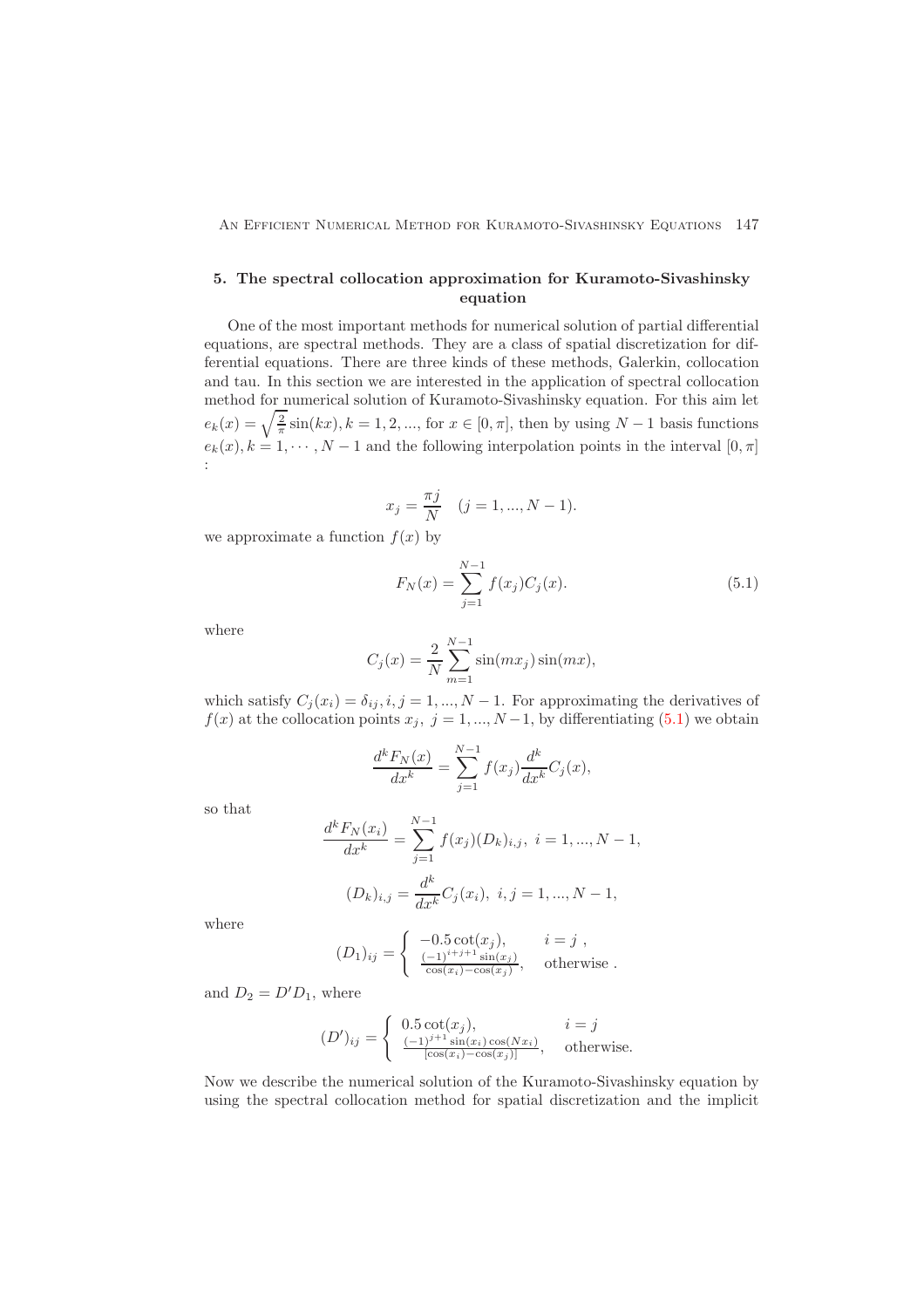Euler scheme for time discretization.

Assume  $T > 0, N \in \mathbb{N}$  and M is an integer. Let  $\Delta t = \frac{T}{M}$  be a time step, the numerical method is expressed as

$$
\mathbf{u}_{n+1}^N = \mathbf{u}_n^N - \Delta t (D_2 \mathbf{u}_{n+1}^N + \mathbf{u}_n^N \times D_1 \mathbf{u}_n^N + D_4 \mathbf{u}_n^N), \cdots, n = 0, \cdots, N \tag{5.2}
$$

where

$$
\mathbf{u}_j^N = [u_j^N(\Delta x), ..., u_j^N((N-1)\Delta x)]^T,
$$

and  $u_j^N(i\Delta x)$  means the approximate value of the solution function u at  $(i\Delta x, j\Delta t)$ for  $j = 0, 1, ..., i = 1, ..., N - 1$ , where  $\mathbf{u} \times \mathbf{v}$  is the component-wise product of two vectors **u** and **v** and  $\mathbf{u}_0^N$  is the initial vector.

#### 6. Numerical solution

<span id="page-5-0"></span>We now obtain numerical solution of problems 1,2 by the variational iteration method. In order to verify the efficiency of the proposed method in comparison with exact solution, we report the error norm  $L_{\infty}$  for  $N = 121$  points  $x$  in  $[-30, 30]$ and different values of t, which is defined by

$$
L_{\infty} = ||u_{exact} - u_{app}||_{\infty} = Max|u_{exact} - u_{app}|.
$$
\n(6.1)

Error norm  $L_{\infty}$  of two iterations of variational iteration method (VIM) and meshfree collocation method based on RBFs such as multiquadric (MQ), thin plate spline (TPS), Gaussian (GA), and spline basis  $(r^7)$  [\[19\]](#page-8-11), are shown in tables 1,3, and those of error of LDG method [\[20\]](#page-9-0) are shown in tables 2,4 .

### <span id="page-5-1"></span>6.1. Numerical solution of problem 1

Table 1: The error norm  $L_{\infty}$  for mesh-free method [\[19\]](#page-8-11) and variational iteration method for equation [\(4.1\)](#page-2-2)

| Time                                                         | 0.1           | 0.3                                                          | 0.5                           | 0.7            | 1.0           |
|--------------------------------------------------------------|---------------|--------------------------------------------------------------|-------------------------------|----------------|---------------|
| MQ.                                                          |               | $2.24e - 005$   $3.60 - e005$   $4.52e - 005$                |                               | $1\,5.16e-005$ | $5.84e - 005$ |
| $r^7$                                                        | $6.23e - 006$ |                                                              | $6.23e - 006$   $8.45e - 006$ | $1.86e - 005$  | $1.24e - 005$ |
| TPS                                                          | $2.35e - 003$ | $4.94e - 003 + 7.36e - 003$                                  |                               | $9.79e - 003$  | $1.36e - 002$ |
| G A                                                          | $7.06e - 003$ | $1.12e - 002 + 1.45e - 002$                                  |                               | $1.68e - 002$  | $1.94e - 002$ |
| VIM                                                          |               | $7.20e - 009$   $1.90e - 007$   $9.10e - 007$   $2.5e - 006$ |                               |                | $7.3e - 006$  |
| $c = 0.2, k = \frac{1}{2\sqrt{19}}, x_0 = -10, in[-30, 30].$ |               |                                                              |                               |                |               |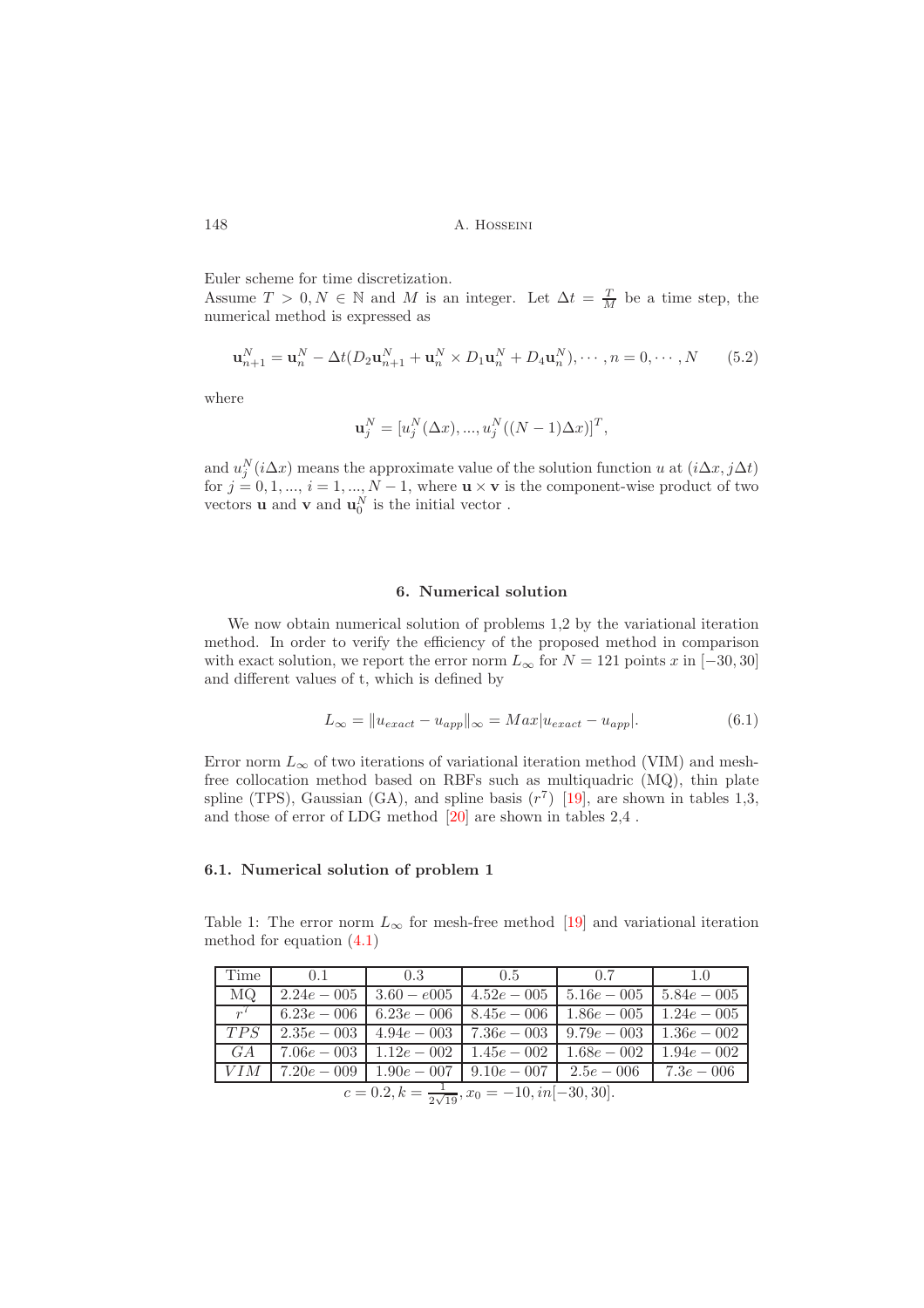| $\mathbb{N}$ .                                                                 | 40 | 80 | 160                                                                   | 320 |  |
|--------------------------------------------------------------------------------|----|----|-----------------------------------------------------------------------|-----|--|
|                                                                                |    |    | $\boxed{P^0$   7.56e - 002   3.87 - e002   1.95e - 002   9.8e - 003   |     |  |
|                                                                                |    |    | $P^1$   $1.04e - 002$   $2.59e - 003$   $6.54e - 004$   $1.64e - 004$ |     |  |
|                                                                                |    |    | $7.93e - 004$   $1.06e - 004$   $1.34e - 005$   $1.67e - 006$         |     |  |
| $c = 0.2, k = \frac{1}{2\sqrt{19}}, x_0 = -10, in[-\overline{30, 30}], t = 1.$ |    |    |                                                                       |     |  |

Table 2: The error norm  $L_{\infty}$  for LDG method [\[20\]](#page-9-0) for equation [\(4.1\)](#page-2-2)

### <span id="page-6-0"></span>6.2. Numerical solution of problem 2

Table 3: The error norm  $L_{\infty}$  for mesh-free method [\[19\]](#page-8-11) and variational iteration method for equation [\(4.11\)](#page-3-0)

| l Time                                                                  | 0.1                                                                                                     | 0.3 | 0.5 | 0.7 | 1.0 |
|-------------------------------------------------------------------------|---------------------------------------------------------------------------------------------------------|-----|-----|-----|-----|
| MQ                                                                      | $\mid 1.02e-0.04 \mid 1.85-e0.04 \mid 2.89e-0.04 \mid 3.85e-0.04 \mid 5.22e-0.04$                       |     |     |     |     |
| $r^7$                                                                   | $\mid 3.17e - 0.04 \mid 3.99e - 0.04 \mid 4.21e - 0.04 \mid 9.90e - 0.04 \mid 1.31e - 0.02$             |     |     |     |     |
| TPS                                                                     | $1.32e - 002$   $1.98e - 002$   $2.21e - 002$   $2.26e - 002$   $2.39e - 002$                           |     |     |     |     |
| $\Box$ GA                                                               | $\mid 4.00e-002 \mid 8.14e-002 \mid 1.09e-001 \mid 1.37e-001 \mid 1.75e-001$                            |     |     |     |     |
|                                                                         | $\mid$ VIM $\mid$ 7.53e – 006 $\mid$ 2.03e – 004 $\mid$ 1.02e – 004 $\mid$ 2.0e – 004 $\mid$ 7.5e – 003 |     |     |     |     |
| $c = 0.1, k = \frac{1}{2}\sqrt{\frac{11}{19}}, x_0 = -10, in[-30, 30].$ |                                                                                                         |     |     |     |     |

Table 4: The error norm  $L_{\infty}$  for LDG method [\[20\]](#page-9-0) for equation [\(4.11\)](#page-3-0)

| $\mathbf N$                                                                    | 40                | 80 | -160                                                             | 320 |  |
|--------------------------------------------------------------------------------|-------------------|----|------------------------------------------------------------------|-----|--|
|                                                                                | 1.37              |    | $8.81e - 001$   $5.21e - 001$   $2.91e - 001$                    |     |  |
|                                                                                | $P^1$ 6.64e – 001 |    | $1.82e - 001$   $4.64e - 002$   $1.19e - 002$                    |     |  |
|                                                                                |                   |    | $1.49e - 001 \mid 1.73e - 002 \mid 2.43e - 003 \mid 3.05e - 004$ |     |  |
| $c = 0.1, k = \frac{1}{2}\sqrt{\frac{11}{19}}, x_0 = -10, in[-30, 30], t = 1.$ |                   |    |                                                                  |     |  |

Moreover, numerical solution of the Problem 1 and problem 2, for  $x \in [-30, 30], t \in$ [0, 1] by spectral collocation method are shown in Figure [1](#page-7-0) and Figure [2](#page-7-1) respectively.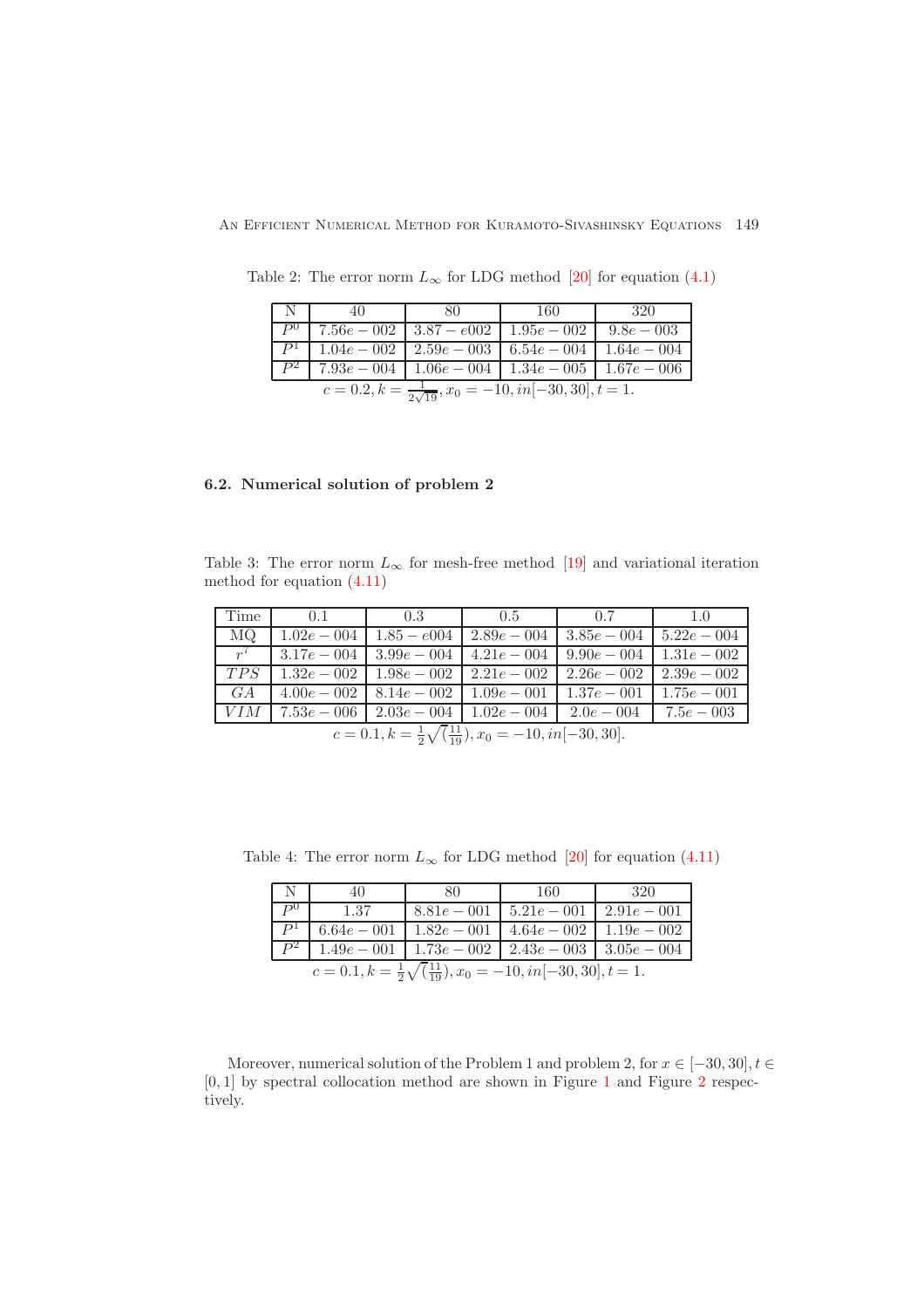<span id="page-7-0"></span>150 A. Hosseini



<span id="page-7-1"></span>Figure 1: Numerical solution of the Problem 1, for  $x \in [-30, 30], t \in [0, 1]$  by spectral collocation method.



Figure 2: Numerical solution of the Problem 2, for  $x \in [-30, 30], t \in [0, 1]$  by spectral collocation method.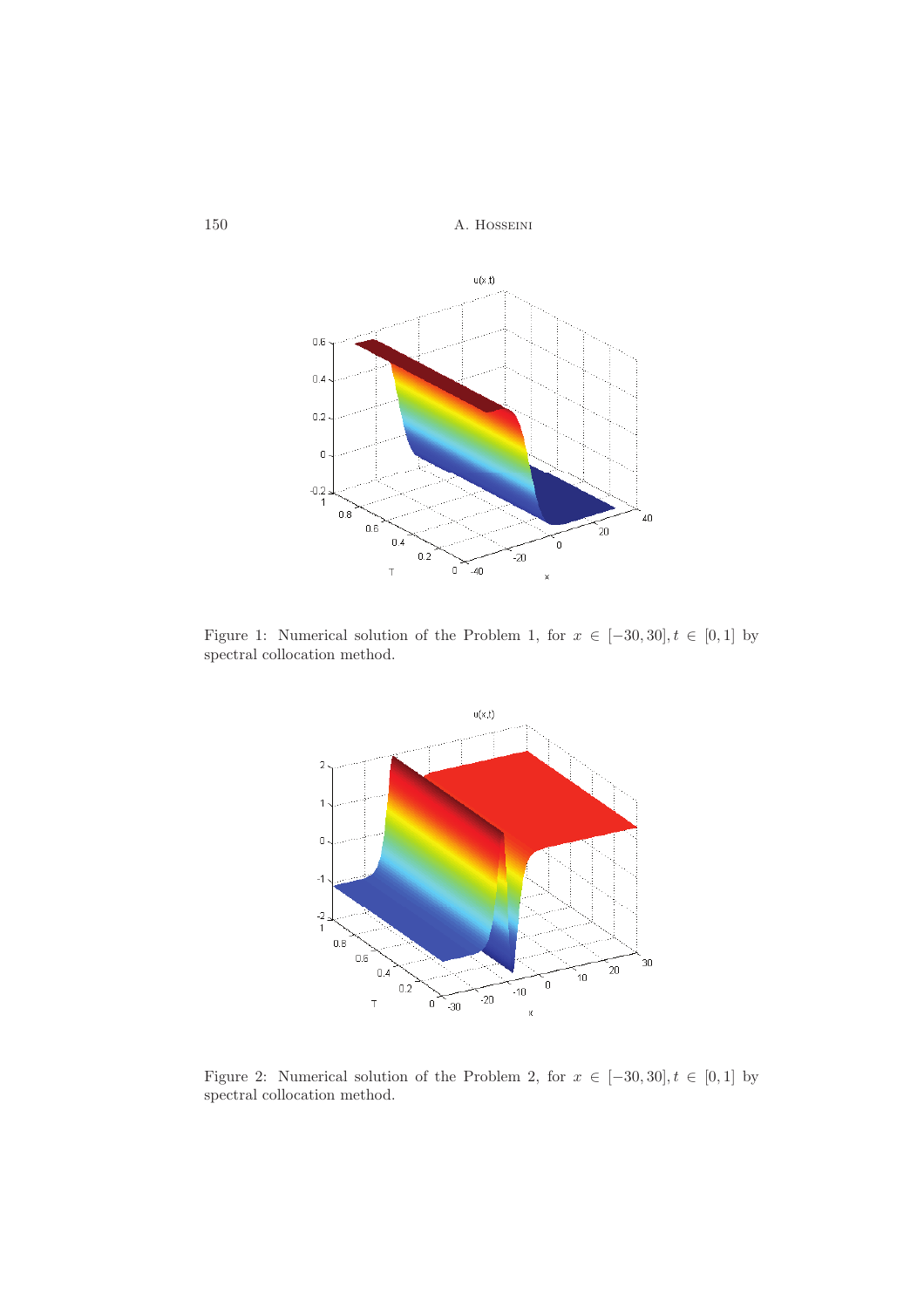<span id="page-8-1"></span>An Efficient Numerical Method for Kuramoto-Sivashinsky Equations 151

### 7. Conclusion

In this paper, we applied the Variational iteration method for solving Kuramoto-Sivashinsky equations, The results indicate the accuracy of the proposed method, and show that this method is more efficient than those methods proposed in [\[19\]](#page-8-11), [\[20\]](#page-9-0).

#### 8. Acknowledgments

<span id="page-8-2"></span>The paper was in part supported by the FWF-Austrian Science Fund through the project I 2884.

#### <span id="page-8-0"></span>References

- <span id="page-8-10"></span>1. G.Akrivis, Y-Sokratis Smyrlis, Implicit-explicit BDF methods for the Kuramoto-Sivashinsky equation, Appl. Numer. Math 51 (2004) 151- 169.
- <span id="page-8-17"></span>2. G.h.E. Draganescu, V.Capalnasan, Nonlinear relaxation phenomena in polycrystalline solids, Int J Nonlinear Sci Numer Simul 4(3) (2003), 219-226.
- <span id="page-8-15"></span>3. J.H. He, X.H. Wu, Construction of solitary solution and compacton-like solution by variational iteration method, Chaos, Solitons and Fractals 29 (1) (2006), 108-113.
- <span id="page-8-16"></span>4. J.H. He, Y.Q. Wan, Q.Guo, An iteration formulation for normalized diode characteristics, Int. J. Circuit Theory Appl 32(6) (2004), 629-632.
- <span id="page-8-13"></span>5. J.H. He, Variational iteration method a kind of non-linear analytical technique: Some examples, International Journal of Non-Linear Mechanics 34 (4) (1999), 699-708.
- 6. J.H. He, Approximate analytical solution for seepage flow with fractional derivatives in porous media, Computer Methods in Applied Mechanics and Engineering 167 (1-2) (1998), 57-68.
- 7. J.H. He, Approximate solution of nonlinear differential equations with convolution product nonlinearities, Computer Methods in Applied Mechanics and Engineering 167 (1-2) (1998), 69-73.
- <span id="page-8-14"></span>8. J.H. He, Variational iteration method for autonomous ordinary differential systems, Applied Mathematics and Computation 118  $(23)$   $(2000)$ , 115-123.
- <span id="page-8-9"></span>9. A.P. Hooper, R. Grimshaw, Travelling wave solutions of the KuramotoSivashinsky equation, Wave Motion 10 (1988), 405-420.
- <span id="page-8-4"></span>10. A.P. Hooper, R. Grimshaw, Nonlinear instability at the interface between two viscous fluids, Phys. Fluids 28 (1985), 37-45.
- <span id="page-8-5"></span>11. Y. Kuramoto, T. Tsuzuki, Persistent propagation of concentration waves in dissipative media far from thermal equilibrium, Stochastics Theor. Phys. 55 (1976) 356.
- <span id="page-8-12"></span>12. H. Lai, C. Ma, Lattice Boltzmann method for the generalized Kuramoto-Sivashinsky equation, Physica A 388 (2009), 1405-1412.
- <span id="page-8-7"></span>13. M.A. Lopez-Marcos, Numerical analysis of pseudospectral method for the Kuramoto-Sivashinsky equation, IMA J. Numer. Anal. 14 (1994), 223-242.
- <span id="page-8-8"></span>14. A.V. Manickam, K.M. Moudgalya, A.K. Pani, Second-order splitting combined with orthogonal cubic spline collocation method for the Kuramoto Sivashinsky equation, Comput. Math. Appl. 35 (1998), 5-25.
- <span id="page-8-6"></span>15. D. Michelson, Steady solutions of the Kuramoto-Sivashinsky equation, Physica D 19 (1986), 89-111.
- <span id="page-8-19"></span>16. S. Momani, S. Abuasad, Z. Odibat, Variational iteration method for solving nonlinear boundary value problems, Journal of Applied Mathematics and Computation 2006, 183, 1351-1358.
- <span id="page-8-18"></span>17. M. Rafei, H. Daniali, D.D. Ganji,Variational iteration method for solving the epidemic model and the prey and predator problem, Journal of Applied Mathematics and Computation 2007, 186, 1701-1709.
- <span id="page-8-3"></span>18. G.I. Sivashinsky, Instabilities, pattern-formation and turbulance in flames, Rev, Fluid Mech.15 (1983), 179-199.
- <span id="page-8-11"></span>19. M. Uddin, S. Haq, Siraj-ul-Islam, A mesh-free numerical method for solution of the family of Kuramoto-Sivashinsky equations, Applied Mathematics and Computation 212 (2009), 458- 469.